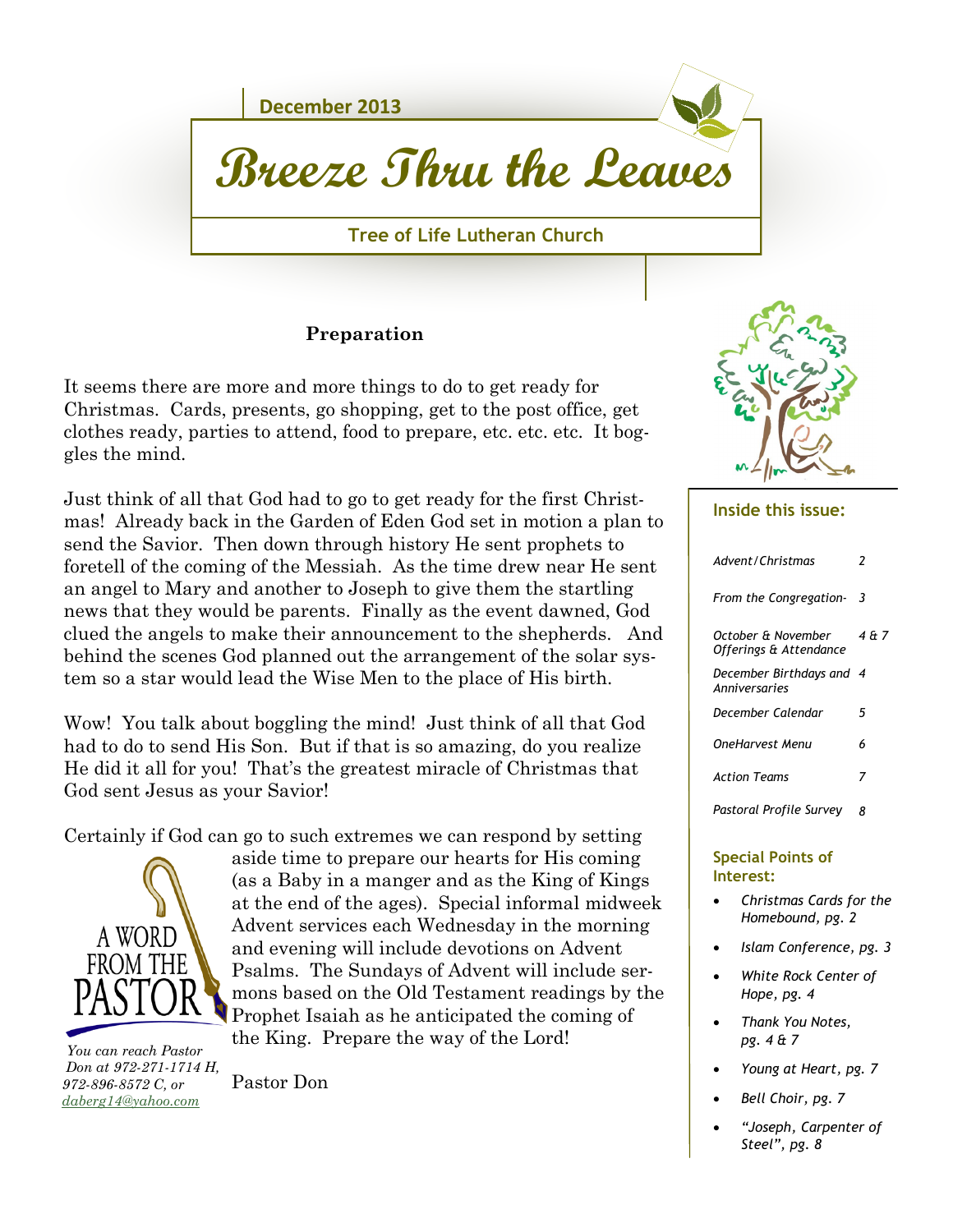# Advent Sermon Series

During the season of Advent we will be focusing on four of the prophecies of Isaiah. Each passage includes a promise related to the coming Messiah. The sermons each Sunday will seek to apply those Advent Promises to our lives today. Perhaps you might like to read ahead to see what those promises are.

> Dec. 1 - Isaiah 2:1-5 Dec. 8 - Isaiah 11:1-10 Dec. 15 - Isaiah 35:1-10 Dec. 22 - Isaiah 7:10-17

# Christmas Eve Carols, Candles, and Communion at 7:00 p.m.

Be sure and bring your Christmas guests as we celebrate the birth of the Savior on Christmas Eve. The service will include many favorite Christmas carols and hymns. Holy Communion will be celebrated. The service will conclude with the lighting of individual candles and the singing of favorite Christmas carols. Christmas Eve 7 p.m.

This year there will **not** be a "Midnight" Christmas Eve Service, Christmas Day Service, or New Year's Eve Service.

# Youth Christmas Activities

The Annual Youth Christmas Progressive Dinner will be on Friday, December 13th. We will meet at 6:30 pm at the church. After making our various stops we will return to the Youth House for a lock-in (snacks and Christmas movies til we drop!) Youth should be picked up by 8:00 a.m. on Saturday morning.

Also, the Youth will be hosting the Cookie Walk on December 15th from 10:00—10:30 a.m. and after the service if we have cookies left. Proceeds will go toward the pavilion repair.

### Midweek Advent Services

Take time out from all the pressure and stress of December and share in a brief, informal Advent service on the Wednesdays of December. The morning service will be at 11 a.m. following by some fellowship and a bowl of soup. The evening service will be at 7 p.m. following by some fellowship and probably a couple of cookies! Pastor Berg will lead us each week in some background on several of the customs, hymns, and Psalms of Advent

#### **Wednesdays, 11 a.m. & 7 pm.**

Dec 4 - St. Nicholas, gift giving, English hymns, Psalm 24

Dec. 11 - St. Lucy, light, Scandinavian hymns, Psalm 8

Dec. 18 - Angel Gabriel, greeting cards, German hymns, Psalm 111

#### **LET'S SHOWER OUR HOMEBOUND MEMBERS WITH CHRISTMAS GREETINGS!**

Please send a Christmas card to these TOL members who are homebound this season:

> Steven Hurst 297 Brookwood Forest Sunnyvale, TX 75182

Rita Krueger c/o Dr. and Mrs. J.P. Hill 207 Alta Vista Rockwall, TX 75087

Don Lange 3 West Point Wake Village, TX 75501

> Shirley Laster 3739 Ruidosa Dallas, TX 75228

Jeneva Luedtke 1111 West Shore Dr. Richardson, TX 75080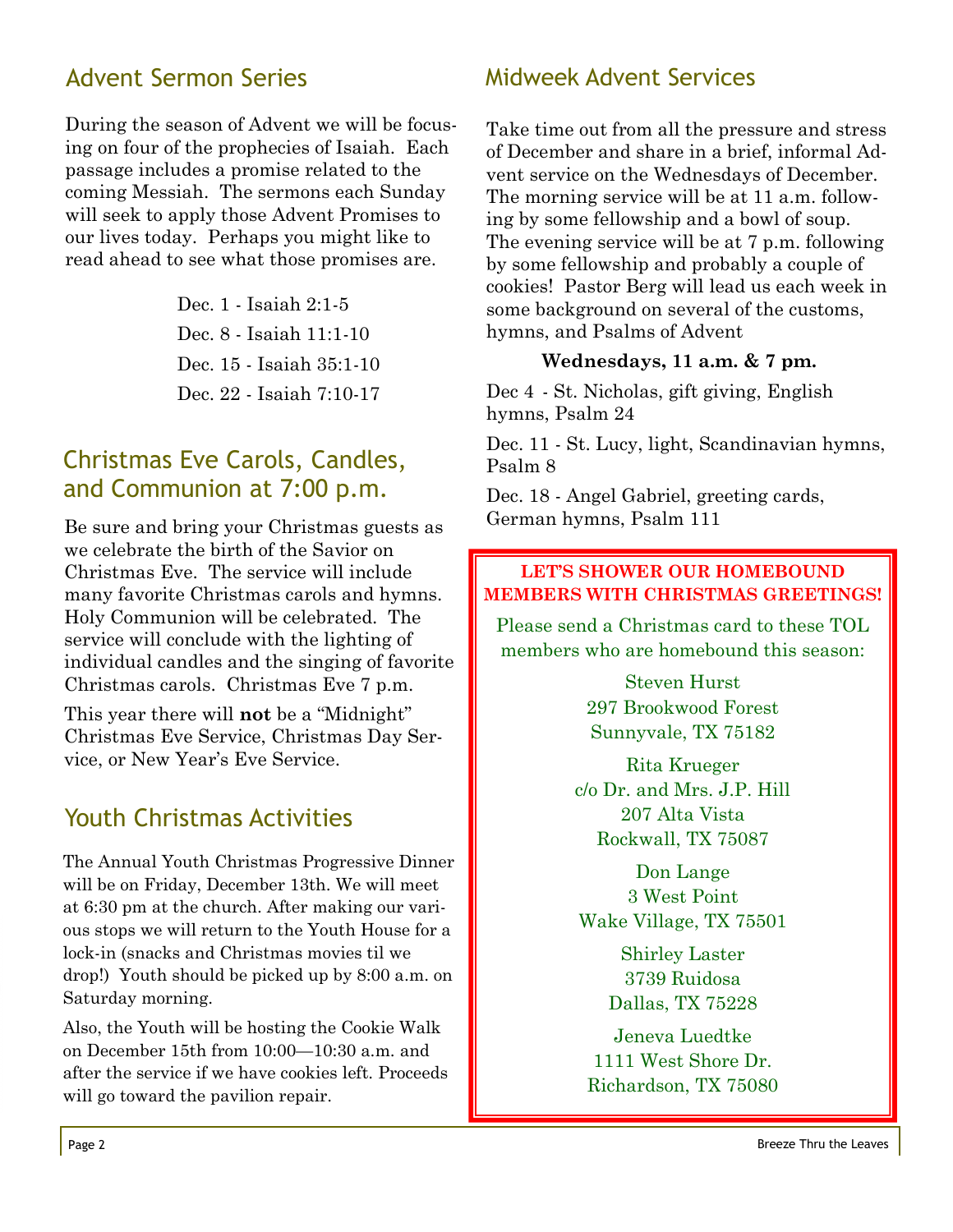# From the Congregational Chairman

To my family at Tree of Life,

This time of year is such a happy and festive time. People seem to light up with excitement, the Christmas decorations come out of storage, all the old Christmas movies make the rounds on the television set, the most delicious homemade holiday treats are made to share with those around us and most enjoyable of all is that we get to spend time with our families and friends and give them gifts that hopefully reflect our love for them.

However, this time of year can also be very stressful. How many of you can join me when I say "I don't know where all of the time has gone"? In our stressful world today it seems that we just don't have much time to enjoy the blessings that God has richly showered on us. We seem to get so caught up in filling our schedule with the festivities of the season that we are too busy to really sit back and enjoy them.

My hope is that we will all take time to remember all of the many blessings of the past year and as we remember the greatest gift of all – Jesus' birth, that we will share our blessings with those who are in need.

My wish for all of you this Christmas season is that you will be blessed with wonderful times shared with family and friends that will turn into cherished memories for tomorrow. Take time to rest and enjoy and regenerate for whatever great things God has in store for Tree of Life in 2014.

Your sister in Christ,

Linda Hill (Congregational Chairman)



The Senior Youth will are selling Discount Cards as a fundraiser for the pavilion to be repaired or replaced. The card costs \$20, is good thru 10-1-2014 and the various discounts may be used once per day - every day.

Here are just a few of the South Garland and Mesquite locations where you will receive discounts:

- IHOP
- Applebee's
- Chili's
- TGIFridays
- Panera Bread
- Shenaniganz
- Dairy Queen
- See the list on the poster in the Fellowship Hall for more locations and discounts.

**These cards also make great gifts and help advertise Tree of Life!**

#### North Texas Free Conference

# **"Who is the Real Enemy - Islam or Christianity?"**

Friday—Saturday...January 24-25, 2014

At Faith Lutheran Church

1701 East Park Blvd., Plano, TX 75074

www.faithplano.org

*More details about this event are located in the Information Center in the Fellowship Hall*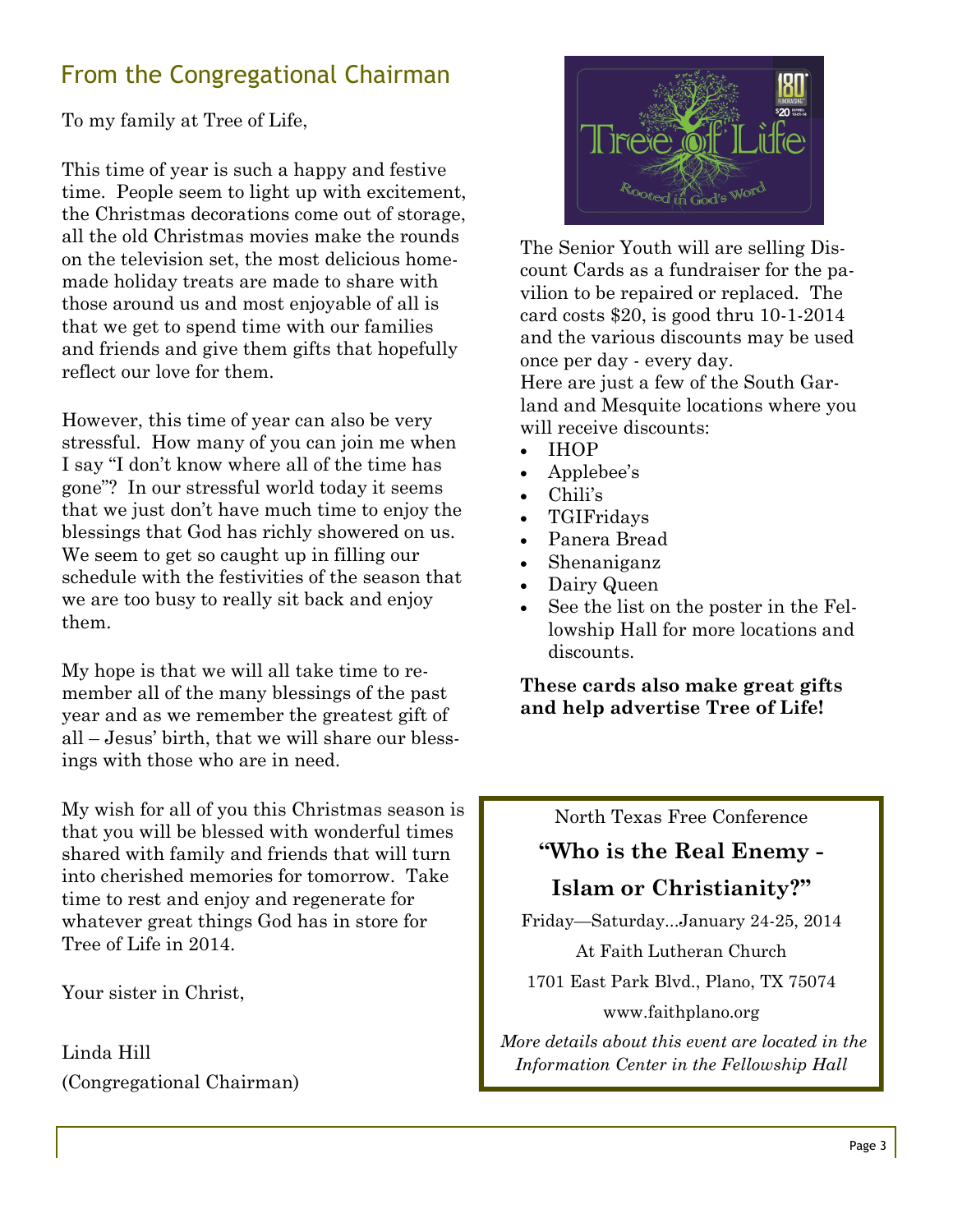|                          |           | <b>Windy Tag</b>                 | $12 - 19$ |
|--------------------------|-----------|----------------------------------|-----------|
|                          |           | Allison Mosier                   | $12 - 22$ |
|                          |           | Robbie Karlin                    | $12 - 23$ |
| December                 |           | <b>Stacey Karlin</b>             | 12-23     |
| Birthday                 |           | Brenda Moerbe                    | $12 - 25$ |
|                          |           | Helen Anne Iuliano               | $12 - 26$ |
| <b>Garland Raney</b>     | $12-6$    | Barbara Morgan                   | 12-26     |
| Jordan Grant             | $12 - 8$  | Alex Gargani                     | $12 - 27$ |
| <b>Ruth Caekaert</b>     | $12 - 12$ | Kara Jander                      | $12 - 27$ |
| Payton Grant             | $12 - 12$ | Brittni Weaver                   | 12-28     |
| Sandra Melton            | $12 - 13$ | Stephen Wendt                    | 12-28     |
| Jeneva Luedtke           | $12 - 14$ | Kathryn Caekaert                 | 12-30     |
| Allie Banda              | $12 - 18$ | <b>Bob Green</b>                 | 12-30     |
| 12-19<br>Scott Dalrymple |           | Ashleigh Schutz-Richardson 12-30 |           |
|                          |           |                                  |           |



Charles & Gloria Melton 12-6 Joe & Allie Banda 12-14



# White Rock Center of Hope

A big "Thank You" to our wonderful youth group and a few Santa helpers.

Cannot begin to tell you what a great privilege it is to work with such beautiful people; Devin Becker, Austin Karlin, Katie & Kara Jander, Nathan Matzek, Betty Nixon and her "beautiful Mom" came on the first Saturday and really did an amazing job of sorting toys. Then Kara & Katie; Betty and Ken Nixon came on the following Saturday and put the finishing touches on it. (Guess I should mention that Mr. Ted Keitch was there for all the fun parts)!!!

 God bless you all for such a terrific job and it makes the spirit of Christmas come shining through very early this year. This is the true meaning of the season and it's wonderful that you have already shared this for so many children. Thank you, thank you, thank you. - Jan Keitch

*Editor's Note: Thank you, Jan, for your leadership and for all you do for others here at TOL and at White Rock Center of Hope!*

### Thank you!

*Thank you all for the loving support given to me. Your prayers, cards, and visits have been greatly appreciated.*

*We are truly blessed to have our Christian friends at Tree of Life. Love and God's Blessings to each of you, Jeanne Stelling*

## Offerings and Attendance for November

| <b>DATE</b>                                                   | <b>SS</b> | Worship | General<br><b>Offering</b> | Growing<br>To the<br><b>Future</b> | <b>Mission</b><br><b>Tithe</b> |
|---------------------------------------------------------------|-----------|---------|----------------------------|------------------------------------|--------------------------------|
| 11/3/13                                                       | 29        | 78      | $$6,755*$                  | \$500                              | \$676                          |
| 11/10/13                                                      | 37        | 81      | $$4,013*$                  | \$400                              | \$401                          |
| 11/17/13                                                      | 24        | 83      | $$3,726*$                  | \$300                              | \$373                          |
| 11/24/13                                                      |           |         |                            |                                    |                                |
| <b>Total for November</b><br>\$1,200<br>$$14,494*$<br>\$1,450 |           |         |                            |                                    |                                |

\*Planned for each week—\$4,738; Planned for in November—\$18,952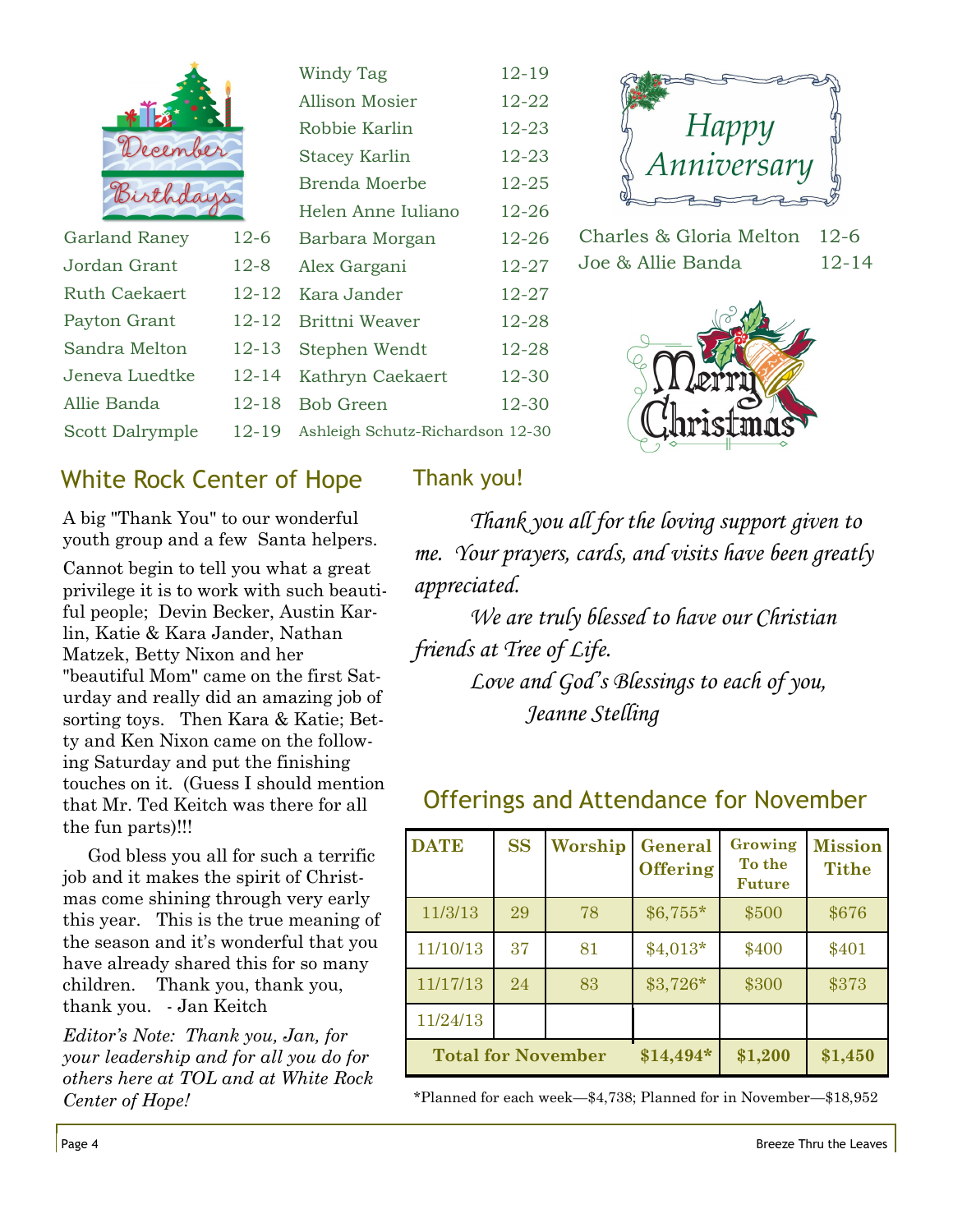## Young at Heart News

 Please mark your calendar for Tuesday, December 10th to celebrate Christmas with us.

Everyone in the church is invited and you may certainly bring a guest. We have a "potluck lunch" and we ask each person to bring a White Elephant gift to exchange. We are also suggesting that you bring one canned good that will be shared with Good Samaritan.

#### Our **ANGEL TREE**

project this year will also benefit Good Samaritan and our College Connection kids. Please bring



a \$10.00 WalMart gift card to hang on the tree. This is very important for our church to get involved in the community. I'm sure that there is also a great need for volunteers at Good Samaritan. (Just a hint).

# Christmas Bells

#### **The Bell Choir needs you!**

We will be practicing soon for Christmas. There will be only 2 or 3 rehearsals. If you would like to participate please contact Merita Hurst or Shannon Murphy.



### Offerings and Attendance for October

| <b>DATE</b>              | <b>SS</b> | 11:00 | General<br><b>Offering</b> | Growing<br>To the<br><b>Future</b> | <b>Mission</b><br><b>Tithe</b> |
|--------------------------|-----------|-------|----------------------------|------------------------------------|--------------------------------|
| 10/6/13                  | 26        | 80    | $$5,421*$                  | \$400                              | \$542                          |
| 10/13/13                 | 26        | 65    | $$2,301*$                  | \$400                              | \$230                          |
| 10/20/13                 | 31        | 87    | $$3,395*$                  | \$400                              | \$340                          |
| 10/27/13                 |           | 73    | $$4,658*$                  | \$300                              | \$466                          |
| <b>Total for October</b> |           |       | $$15,775*$                 | \$1,500                            | \$1,578                        |

\*Planned for each week—\$4,738; Planned for in October—\$18,952

### Thank you!

### *I give thanks to my God always for you… 1 Corinthians 1:4*

Dear Church Family,

Thank you so much for the wonderful gifts and money tree. But thank you most of all for being God's blessing to us!!! The last worship was truly amazing with ending it with the elders praying over us with the Holy Spirit buzzing around us. Love was filled to the rim and we were of one accord. Our hearts have truly been touched and our faith has grown stronger at Tree of Life. May God bless you as He leads you to the next shepherd whom He has to guide you as you continue to spread the gospel of Christ!

With great compassion  $&$  love, Pastor Scott & Janis

### Action Teams

Based on responses to Pastor Berg's survey FOUR ACTION TEAMS are being formed. These are not committees or boards. They are short-term action groups with individual tasks to accomplish. The four groups are: Prayer, Outreach, Guests & Inactives, and New Pastor. You are invited to sign up for one of the teams by adding your name to one of the posters on the windows leading into the sanctuary. There will be a brief time to convene the groups on Sunday, December 1<sup>st</sup>, prior to church at 10:30 a.m.